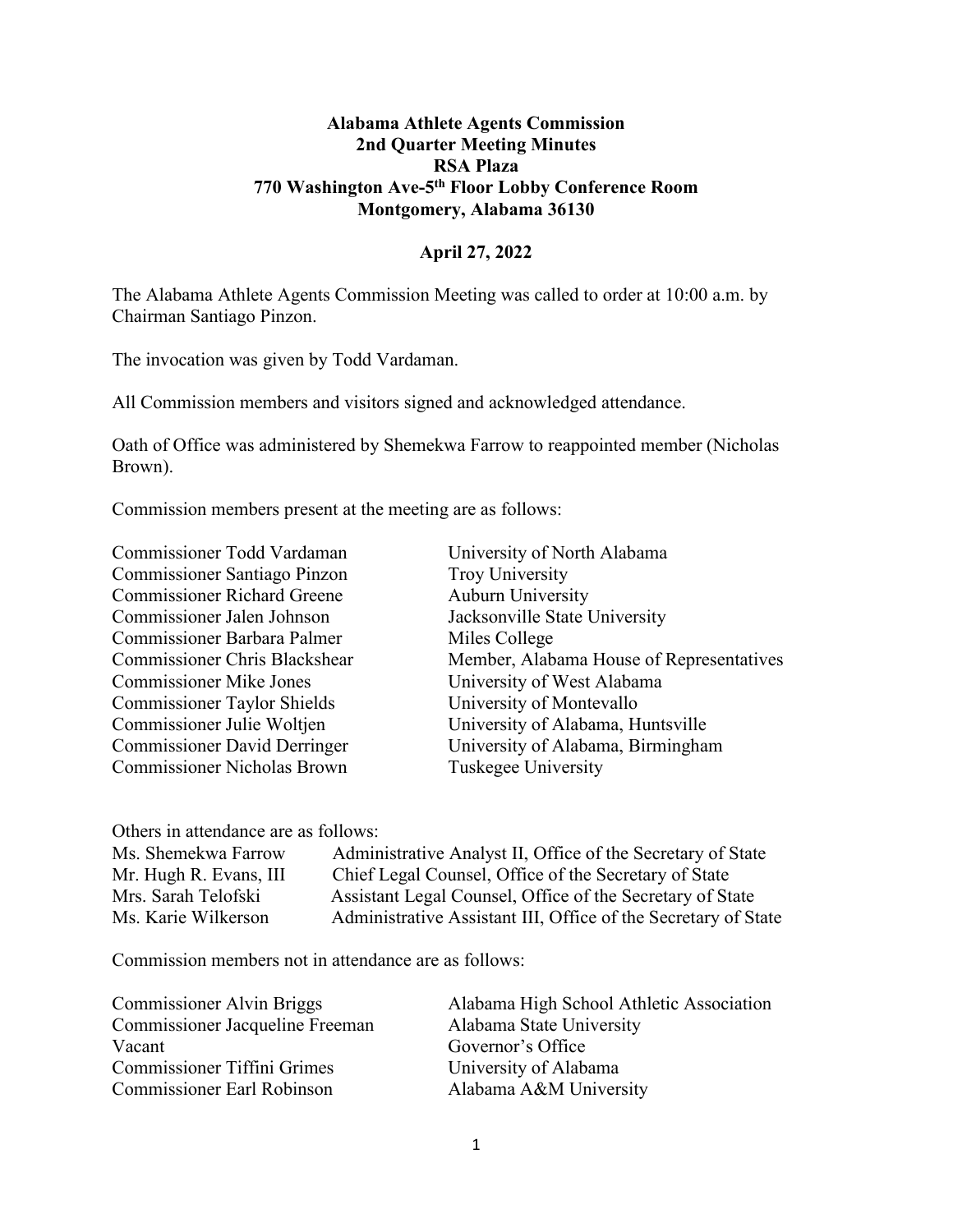Commissioner Chris Moore University of South Alabama Commissioner John H. Merrill Alabama Secretary of State

Commissioner Gerald Allen Lieutenant Governor's Appointee

The minutes of the March 2, 2022 regular meeting (1st Quarterly Meeting) were reviewed by the Commissioners. A motion was made by T. Vardaman to accept the minutes of the March 2, 2022 regular meeting (1st Quarterly Meeting) and seconded by T. Shield. MOTION PASSED.

Chairman Pinzon asked the Commission members to review the new applications named as follows:

1. Greg Barnett 2. Thad Foucher 3. Charles Gamble 4. Matt Harris 5. Derek Jackson 6. Evan Laufer 7. Mitchell Leeds 8. Michael McCartney 9. Usama Mirza 10. Trajan Morrissette 11. Samantha Purcell 12. Sanat Shah 13. Jamil Smith 14. Joseph Smith 15. Jackson Zager

Commission decided to hold Usama Mirza's application again until the 3rd quarterly meeting to have time in which to see if any complaints are filed in California. The motion was made by Representative Blackshear and seconded by R. Greene. MOTION PASSED.

Chairman Pinzon asked the Commission members to review the renewal applicant named as follows:

## 1. Adisa Bakari

Chairman Pinzon called for any objections for renewal applicant and seeing none, called for a motion to approve. A motion was made by R. Greene and seconded by T. Vardaman. MOTION PASSED.

Hugh Evans, III, Chief Legal Counsel for the Secretary of State office, updated the commission on HB 178/SB 206, the bill would allow the commission to hold meetings via teleconference. The bill did not pass the 2022 Legislative Session.

Treasurer Woltjen provided the commission with the financial report.

The Commission decided on the next Commission meeting date of Wednesday, September 28, 2022 at 10:00 a.m. A motion was made by Julie Woltjen and seconded by T. Shields.

Chairman Pinzon called for a motion to adjourn. A motion was made by Julie Woltjen and seconded by T. Shields. The meeting adjourned at 10:22 a.m. MOTION PASSED.